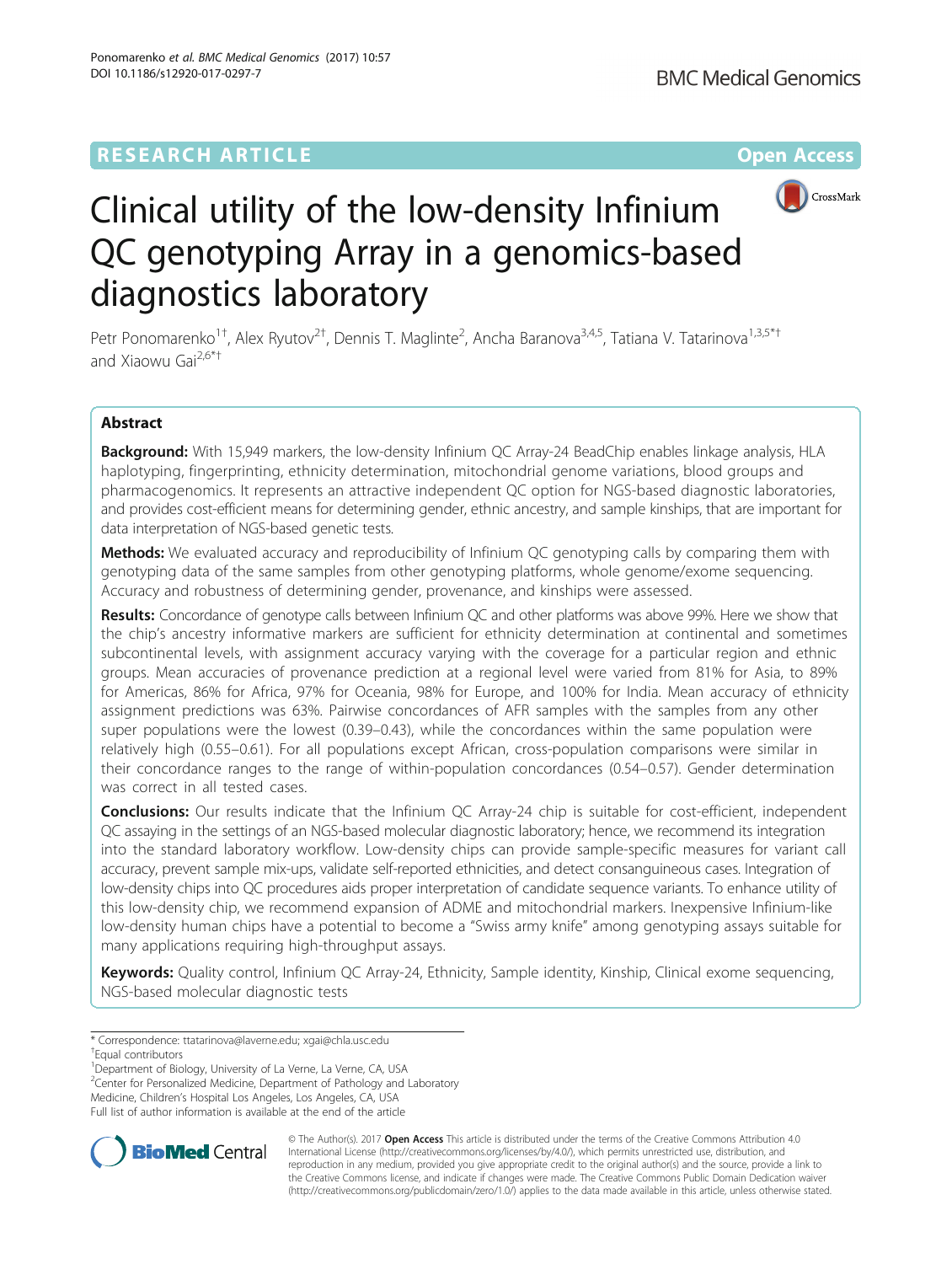# Background

The costs of NGS-based tests could be significant, the experimental workflow could be very complex, the number of steps and people involved could be high, the amount of data is large, and the consequences of errors such as sample mix-ups hence misdiagnosis could be severe. In their clinical laboratory standards for nextgeneration sequencing, the American College of Medical Genetics and Genomics (ACMG) emphasizes the essentiality of QC measures for identification of failed sequencing runs, but also for tracking identities of each sample throughout the testing process. To facilitate the QC, the development of a cost-efficient, independent genotyping assay is paramount [[1\]](#page-9-0).

Infinium QC Array-24 chip (Infinium QC) contains 15,949 markers, divided into eight categories (Table 1 and Additional file [1](#page-9-0)). Some of the markers are associated with easily identifiable traits such as hair color, eye color, sex, and blood type. Hence, this low-density chip allows cross-referencing with known sample metadata and, therefore, confirmation of sample identity prior to downstream processing. Other Infinium QC biomarkers are associated with certain traits and ethnicities, ADME responses or tissue compatibility. Collectively, these markers allow genetic stratification of samples. In addition, the array also covers significant portions of the Y chromosome, allowing for identification of its mosaic loss, previously shown to contribute to many clinical conditions including cancer and Alzheimer disease.

We explored potential applications of this low-cost Infinium QC array in the studies of human specimens, including verification of the identity of human biomaterial, determination of its ethnic origin, and evaluation of the accuracy of sample specific variant calling. In this study, we first compared the genotyping results of this low-cost Infinium QC assays with substantially more expensive Whole-Exome Sequencing/Whole-Genome Sequencing (WES/WGS) data. Second, we compared genotype calls by the Infinium QC array to those by other sequencing or genotyping platforms, in particular, with 1000 Genomes WGS, Illumina's Infinium Omni 2.5 and Affymetrix's Genome-Wide Human SNP Array 6.0 microarray chips. Third, we assessed the power and accuracy of ethnicity determination using the 2000 ancestry informative markers included on the array based on Infinium QC data of 664 individuals studied by the 1000 Genomes Project, as well as Infinium QC equivalent data of 645 individuals studied by the National Genographic Project. Fourth, we determine the concordance rate of the Infinium QC genotyping calls with variant calls from WES data of 35 of our own patient samples. Fifth, we determined the Infinium QC chip's ability to determine kinships and to discriminate self-self, parentchild, siblings, second-order relatedness, and totally unrelated individuals using the 1000 Genomes Project data and our own patient data. Results of these analyses strongly support utility of this low-density array in a molecular diagnostic laboratory.

# **Methods**

## Materials

Human QC manifests and test data were downloaded from Illumina website ([http://support.illumina.com/](http://support.illumina.com/array/array_kits/infinium-qc-array-kit/downloads.html) [array/array\\_kits/infinium-qc-array-kit/downloads.html](http://support.illumina.com/array/array_kits/infinium-qc-array-kit/downloads.html)). It contains genotyping data of 15,949 markers at 15,837 unique chromosome positions from 664 individuals.

Affymetrix 6.0. (AFFY) and Illumina's Omni 2.5 (OMNI) data were downloaded from EBI [\(ftp://ftp.1000genomes.e](ftp://ftp.1000genomes.ebi.ac.uk/vol1/ftp/release/20130502/supporting/hd_genotype_chip) [bi.ac.uk/vol1/ftp/release/20130502/supporting/hd\\_genoty](ftp://ftp.1000genomes.ebi.ac.uk/vol1/ftp/release/20130502/supporting/hd_genotype_chip)[pe\\_chip\)](ftp://ftp.1000genomes.ebi.ac.uk/vol1/ftp/release/20130502/supporting/hd_genotype_chip) for individuals with pedigree matching the rest

**Table 1** Infinium QC Array-24 variants sorted by their category and source

| Marker Category | Category Description                                                                                                                                  | Number of Markers |
|-----------------|-------------------------------------------------------------------------------------------------------------------------------------------------------|-------------------|
| <b>ADME</b>     | Pharmacogenomics, from PharmADME.org                                                                                                                  | 1009              |
| <b>AIM</b>      | Ancestry Informative markers from exome array (http://<br>genome.sph.umich.edu/wiki/Exome_Chip_Design#Ancestry_Informative_Markers)                   | 2910              |
| Blood group     | From NCBI's dbRBC database covering 51 blood group defining genes http://www.ncbi.nlm.<br>nih.gov/projects/gv/rbc/xslcgi.fcgi?cmd=bgmut/systems       | 1659              |
| Fingerprint     | High MAF SNPs unlikely to be in LD with each other, from http://www.cstl.nist.gov/strbase/<br>SNP.htm and http://alfred.med.yale.edu/alfred/index.asp | 477               |
| Linkage         | Linkage Panel by Illumina, contains heterozygous SNPs to test for Mendelian disorders, from<br>Linkage 12 array                                       | 5486              |
| Extended MHC    | Variants from extended major histocompatibility complex MHC covering 8 Mb region containing<br>immune markers                                         | 930               |
| Mitochondrial   | Determination of mtDNA haplogroups                                                                                                                    | 141               |
| Sex chromosomes | X-chromosome specific                                                                                                                                 | 1840              |
|                 | Y-chromosome specific                                                                                                                                 | 1401              |
|                 | Pseudoautosomal Regions                                                                                                                               | 535               |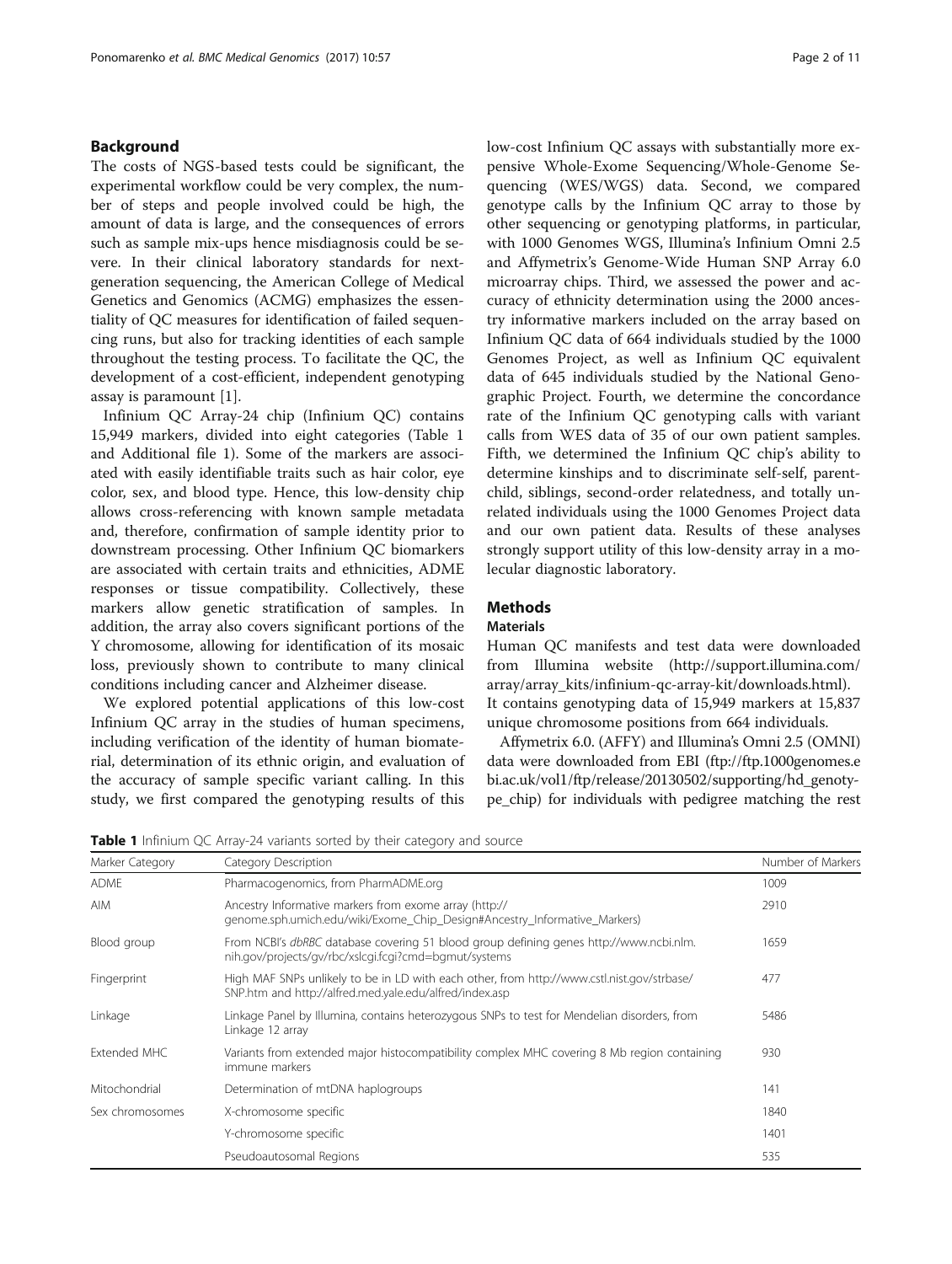of the population by admixture vector. OMNI data includes genotypes of 2,458,861 chromosomal loci and 2318 individuals. AFFY data contains genotypes of 905,788 chromosomal positions and 3450 individuals.

1000 Genomes Project (1KG) dataset was downloaded from EBI ([ftp://ftp.1000genomes.ebi.ac.uk/vol1/ftp/re](ftp://ftp.1000genomes.ebi.ac.uk/vol1/ftp/release/20130502)[lease/20130502](ftp://ftp.1000genomes.ebi.ac.uk/vol1/ftp/release/20130502)) and for related individuals from [\(ftp://](ftp://ftp.1000genomes.ebi.ac.uk/vol1/ftp/release/20130502/supporting/related_samples_vcf) [ftp.1000genomes.ebi.ac.uk/vol1/ftp/release/20130502/sup](ftp://ftp.1000genomes.ebi.ac.uk/vol1/ftp/release/20130502/supporting/related_samples_vcf)[porting/related\\_samples\\_vcf](ftp://ftp.1000genomes.ebi.ac.uk/vol1/ftp/release/20130502/supporting/related_samples_vcf)). It contains genotypes of 2504 individuals merged from multiple sets of genotyping and NGS data experiments, and is considered a gold standard. The family information was extracted from the pedigree file available on the 1000 Genomes website ([ftp://ftp.1000genomes.ebi.ac.uk/vol1/ftp/technical/workin](ftp://ftp.1000genomes.ebi.ac.uk/vol1/ftp/technical/working/20130606_sample_info/20130606_g1k.ped) [g /20130606\\_sample\\_info/20130606\\_g1k.ped](ftp://ftp.1000genomes.ebi.ac.uk/vol1/ftp/technical/working/20130606_sample_info/20130606_g1k.ped)) [\[2](#page-9-0)].

Reference dataset for GPS and reAdmix [\[3\]](#page-9-0) was obtained from the supplemental data to Elhaik el al. (2014) [[4\]](#page-9-0). In order to enable comparison with this data, sets of individual SNPs were converted to the 9-dimensional admixture vectors ("North East Asian", "Mediterranean", "South African", "South West Asian", "Native American", "Oceanian", "South East Asian", "Northern European", "Sub-Saharan African") using the ADMIXTURE software [[5,](#page-9-0) [6](#page-10-0)] in the supervised mode. Genotypes for 1000 Genomes Project dataset were obtained from [http://](http://www.1000genomes.org/category/population/) [www.1000genomes.org/category/population/](http://www.1000genomes.org/category/population/) [[2\]](#page-9-0).

There were 48 additional DNA samples genotyped on Infinium QC array at the Center of Personalized Medicine, Children's Hospital Los Angeles. These were deidentified DNA samples from CHLA patients; 33 of the samples were used for validation of our Clinical Exome Sequencing (CES) test. They are stored at the CHLA Pediatric Research Biorepository, which has granted the institutional waiver of consent for research purposes. Furthermore, the patients have granted us the permission to share their anonymized data using the patient consent form.

# Methods

# Data preparation and organization

The genotyping data and manifest files were stored and analyzed in a custom Oracle database. To extract individuals and positions for comparison, we used VCFtools v0.1.13 [\(https://vcftools.github.io/index.html](https://vcftools.github.io/index.html)) [[7](#page-10-0)]; this software was also used for sorting and merging the variant calling (vcf) files from genotyping experiments (e.g. Illumina's Infinium Omni 2.5 and Affymetrix's Genome-Wide Human SNP Array 6.0 microarray chips), as well as 1000 Genomes data. The vcf files were converted to the binary plink format (bim, bed, and fam files) using PLINK v1.90b3d [\(https://www.cog-genomics.org/plink2](https://www.cog-genomics.org/plink2)) [[7, 8](#page-10-0)]. PLINK was also used to filter out tri- and quadriallelic SNPs for within and between datasets comparisons, to calculate concordance for a subset of non-missing markers and to extract all discordant markers.

We first extracted genotyping calls of 664 individuals from the Infinium QC, the OMNI, and the AFFY arrays at shared marker positions using VCFtools [[9\]](#page-10-0). In-house scripts and pipelines were utilized for file manipulation, analysis of concordance rates, identification of discordant markers and for evaluating the ability to uniquely identify samples. After excluding the multi-allelic positions, Infinium QC array data and AFFY, OMNI and 1KG datasets were compared using PLINK for all 664 individuals, also present in AFFY, OMNI and 1KG data.

Essentially same procedure was used for comparing Infinium QC data with our in-house WES variant calls. The regions for comparison were selected according to the exome design file prepared using the entire *refGene* table (<http://refgene.com>) based on the hg19 genome assembly, which was downloaded from the UCSC Genome Browser using the Table Browser [[10\]](#page-10-0). Next, a BED track of all coding exons extended by 5 bp in each direction was downloaded using the Table Browser. The RefSeq transcript identifier in the BED file was mapped to its gene symbol in the refGene table. Exons duplicated across multiple transcripts of the same gene were removed to ensure that each exon was represented only once. The records within the resulting file were sorted by their genomic locations.

To assess suitability of the Infinium QC beadchip for determination of sample identity, the concordances of genotype calls and allele calls between every possible pair of individuals were calculated using in-house C++ programs and compared with the output of PLINK.

Custom C++ applications were written specifically for this project, and are available upon request. Additionally, selected tools from the PLINK ([http://pngu.mgh.harvar](http://pngu.mgh.harvard.edu/~purcell/plink/)[d.edu/~purcell/plink/\)](http://pngu.mgh.harvard.edu/~purcell/plink/) and SAMTools [\(http://github.](http://github.com/samtools/samtools) [com/samtools/samtools\)](http://github.com/samtools/samtools) [\[11\]](#page-10-0) packages were employed.

# Concordance calculation

The concordances of variant calls between the Infinium QC chip and other platforms were calculated after following filtering steps:

- a. Only bi-allelic variants were used for the calculation, while tri-allelic and other multi-allelic variants were filtered out
- b. Y chromosome variants were analyzed separately, since the call rates for the males were consistently lower than for females

When comparing any two platforms, the concordance was assessed for genotype calls at all shared marker positions. Exactly matching genotypes were recorded as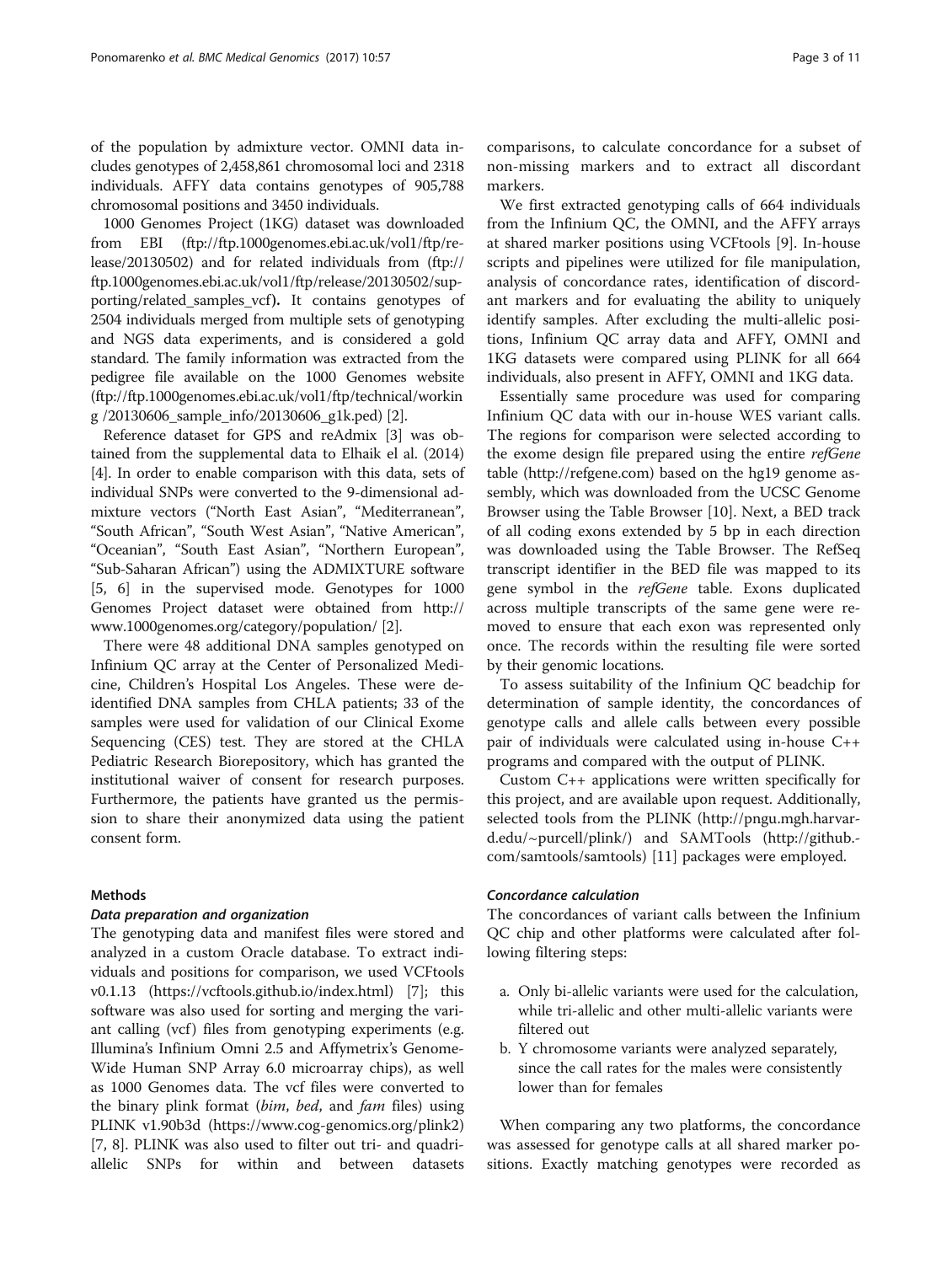concordant. For each sample, overall concordance was reported as a ratio of all concordant genotype calls to the number of shared marker position with genotypes called in both datasets: "Number of Concordant positions"/"Number of Common positions."

# Sample identification

To test the ability of the Infinium QC array to detect sample swaps, all possible sample mix-ups were simulated at the different levels of relatedness between samples, including parent-child, siblings, family, population and "all human samples" and analyzed for concordance. Simulations were conducted using C++ software developed in-house. To test whether the separation of the distributions of "self-hits" vs. "mismatches" is significant, Kolmogorov-Smirnov statistics were used.

# Genotyping with Infinium QC array

Using the Infinium QC arrays on an iScan instrument, we genotyped 48 DNA samples in-house. Most of these samples were also used for the validation of our Clinical Exome Sequencing (CES) test. These samples were selected from a diverse set of patients with GPS-predicted [\[4](#page-9-0)] ethnicities spanning the globe: Finnish  $(N = 2)$ , Bulgarian  $(N = 4)$ , Vietnamese (N = 4), Japanese (N = 3), Hispanic  $(N = 7)$ , Peruvian  $(N = 12)$ , African American  $(N = 1)$ , Lebanese ( $N = 1$ ), Bermudian ( $N-1$ ), and Kuwait ( $N = 2$ ). CES data were processed using the bcbio pipeline v.0.9.6 (<https://github.com/chapmanb/bcbio-nextgen>).

# Infinium QC data analysis and preparation

Genotype calls were first made using the Illumina GenomeStudio software suite. To generate outputs in PED and MAP formats for downstream analysis in PLINK, a PLINK export plug-in was installed in GenomeStudio. "Chromosome 0" labeled control variants and indels were filtered out. To normalize the variants for which the bottom designation corresponded to the forward strand, we created lists of variants to be filtered out and flipped after matching to the records in "Strand Report" file provided for the Infinium QC Array. For all 48 Infinium QC samples, a binary PED file, and a VCF file containing variants were created using PLINK. The VCF file was compressed and indexed with the SAMtools utility tools tabix and bgzip (part of HTSlib-1.3.1 [https://](https://github.com/samtools/htslib) [github.com/samtools/htslib\)](https://github.com/samtools/htslib) [[11](#page-10-0)–[13](#page-10-0)].

## Removing underperforming markers

We identified and excluded markers that were consistently discordant between different platforms across at least 10% of samples. We also removed from our analysis all Infinium QC variants that correspond to HLA genes, since HLA genes and the MHC region in general are known to be extremely complex with high sequence similarities between genes and hence unreliable genotyping calls [[14](#page-10-0)]. The description of 319 excluded makers is in the Supplement.

# Provenance prediction

Ethnicity prediction was done with the ADMIXTURE tool [[5,](#page-9-0) [6\]](#page-10-0) in supervised mode. In brief, the genotype data were converted into  $K = 9$  dimensional vectors, followed by GPS and reAdmix analyses. Both Geographic Population Structure (GPS) [\[4](#page-9-0)] and reAdmix [\[3](#page-9-0)] algorithms were used to infer the provenance of the samples and to confirm self-reported ethnic origin. For each tested individual, GPS algorithm determines a location on a world map, where people with similar genotypes are likely to reside. For individuals produced by recent ethnic mixing (i.e. children of parents from two different ethnic groups), GPS predictions were followed by analysis with reAdmix, which models an individual as a mix of populations and permits user-guided conditional optimization.

# Results

# Concordance of genotype calls between platforms

Infinium QC array is comprised of 15,949 markers covering 15,837 unique loci. Agreement between variant calls of the same sample using different experimental platforms provides information about the quality of the Infinium QC array. We therefore compared genotypes reported by the Infinium QC array with that of the 1000 Genomes Project WGS, Omni and Affymetrix genotyping arrays. Concordances of genotype calls between Infinium QC and OMNI, AFFY 6.0 and WGS were determined to be 99.63%, 99.66% and 99.39%, respectively, when only non-missing bi-allelic calls between two sets were compared. For the Y chromosome-specific comparison of Infinium QC and 1000 Genomes data, the concordance of calls was at 95.68%. Details of this analysis are provided in the supplementary materials (see Additional file [2:](#page-9-0) Tables S1-S4 and Figure S1).

The majority of discordant calls were consistent across all pairs of different datasets (see Additional file [2](#page-9-0): Table S4). The Top 30 most discordant markers between Infinium QC and the 1000 Genomes WGS datasets were compared to OMNI and Affymetrix datasets. Most of the markers are present only on OMNI or Affymetrix platforms. Only four of these markers were discordant in both platform-specific comparisons. These four markers were also discordant between OMNI and Affymetrix results, indicating a likely common source of error.

We obtained from Illumina the Infinium QC data of 503 out of 664 individuals previously also studied by the 1000 Genomes Project, for whom the latest release of phase 3 was available. When comparing the Infinium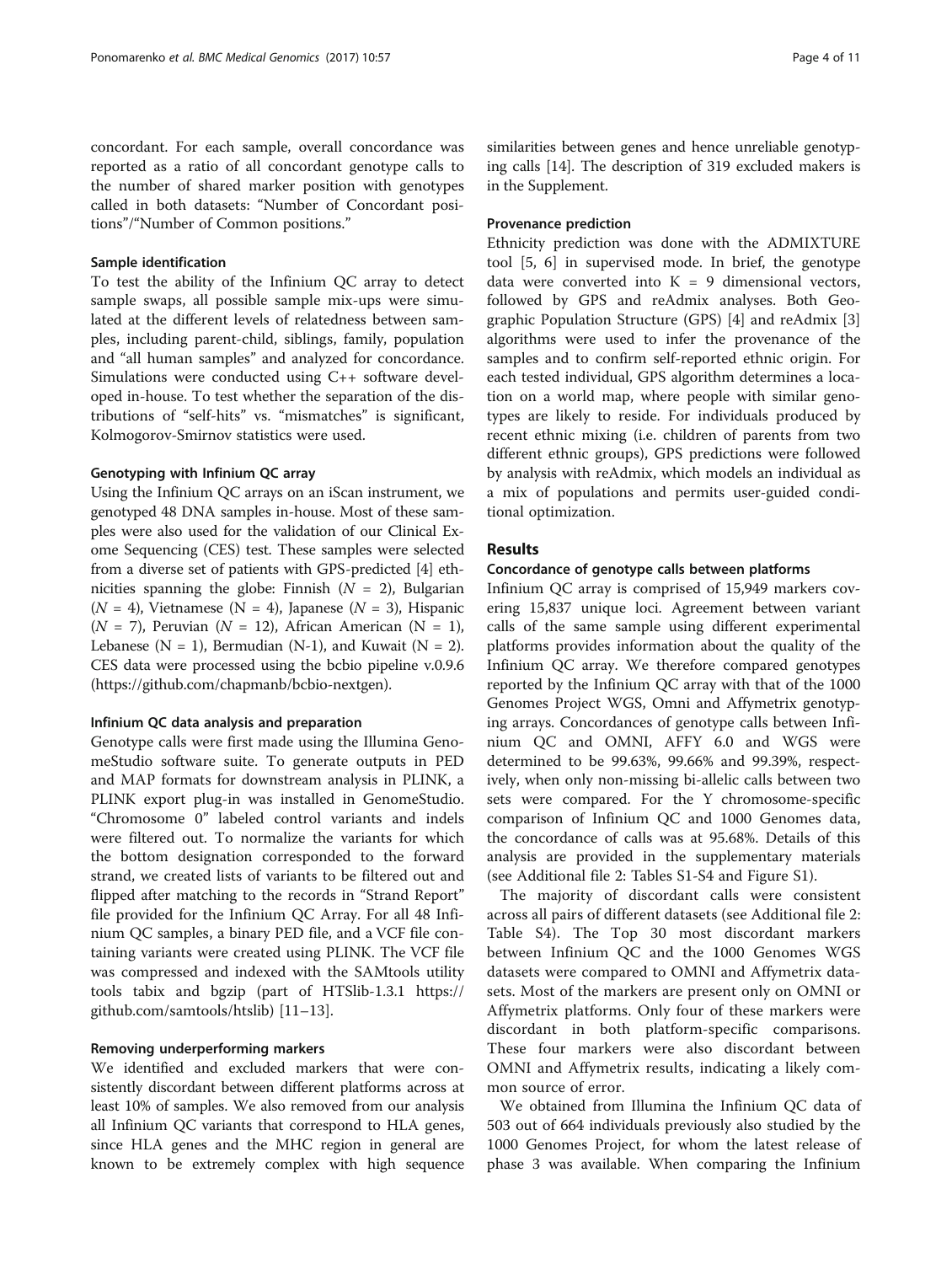QC data with the 1000 Genomes data, we found that markers were discordant in 0 to 489 samples. Therefore, we identified and excluded markers that were consistently discordant between platforms for at least 10% of samples (total 67 variants, including 4 HLA markers, listed in the Additional file [1\)](#page-9-0). We recommend excluding these under-performing markers for further analysis, as we did in current study. We have also removed all Infinium QC variants that fall into the HLA genes, since their calls were previously shown to be unreliable [\[14](#page-10-0)]. Overall, 319 markers were excluded.

# Utility of Infinium QC for asserting identity of a human sample

To investigate the utility of Infinium QC for identifying human samples and possible sample mix-ups, the concordance values for different samples and different platforms were calculated for all possible pairs of samples, either matched or purposefully mismatched, and every pair of platforms. Distributions of resultant concordance values shown at Figs. 1 and 2, including the concordance between matched and purposefully mismatched for simulation of accidental sample swaps on parent-child, sibling, family, and population-wide datasets. For matched and mismatched sample pairs, the distributions of concordance rates were significantly different and separated well. Kolmogorov-Smirnov statistic values are shown in the Additional file [3](#page-9-0).

## Concordance analysis for related individuals

The pairwise sample concordance estimation is a powerful tool to evaluate genetic similarity between family members, relatives and general populations. To assess this, we analyzed a set of 35 samples, including three family trios, for which we obtained both the Infinium





QC and clinical whole-exome sequencing data. The concordance histogram for the calls in samples with varied degrees of relatedness is presented in Fig. 2.

# Kinship calculation

The kinship coefficient and identity by descent (IBD) were evaluated using the KING [\[15\]](#page-10-0) software (Table 2). Kinship coefficients discriminate between various degrees of relationship, while failing to distinguish between "Childparent" and "Siblings" (see Additional file [2:](#page-9-0) Table S5 for theoretical values). These types of sampling pairs were resolved using IBD [\[16\]](#page-10-0), which highlights if a DNA fragment is a copy of a single piece of DNA of some ancestral individual. According to recommendations of the authors of KING, in order to distinguish between parent–child from relationships, one needs to "examine the observed IBS making use of the fact that IBS between a parent–offspring pair is always 1 or 2 at any SNP in the absence of genotyping errors" [[15\]](#page-10-0). To determine the relatedness cutoffs, we use 2208 pairs of individuals genotyped on the Illumina Omni platform. Two of the recorded pairs of siblings in 1000 Genomes database (NA20334/NA20344 and NA20336/NA20344) have suspiciously weak similarity (kinship of 0. 0148 and −0.0081), while the pair NA20334/ NA20336 have kinship consistent with siblings (0.2251).

Table 2 Kinship (estimated by KING) 1000 Genomes

| Relatedness  | Median<br>Kinship | Sample<br>size | Theoretical<br>kinship | Min KIN   | Max KIN |  |
|--------------|-------------------|----------------|------------------------|-----------|---------|--|
| Siblings     | 0.2354            | Q              | 0.25                   | $-0.0081$ | 0.3029  |  |
| Parent-Child | 0.2441            | 221            | 0.25                   | 0.1712    | 0.2620  |  |
| Second Order | 0.1107            | q              | $0.125 - 0.1875$       | 00714     | 01475   |  |
| Unrelated    | $-0.1300$         | 1679           | < 0.001                | $-0.3074$ | 0.0443  |  |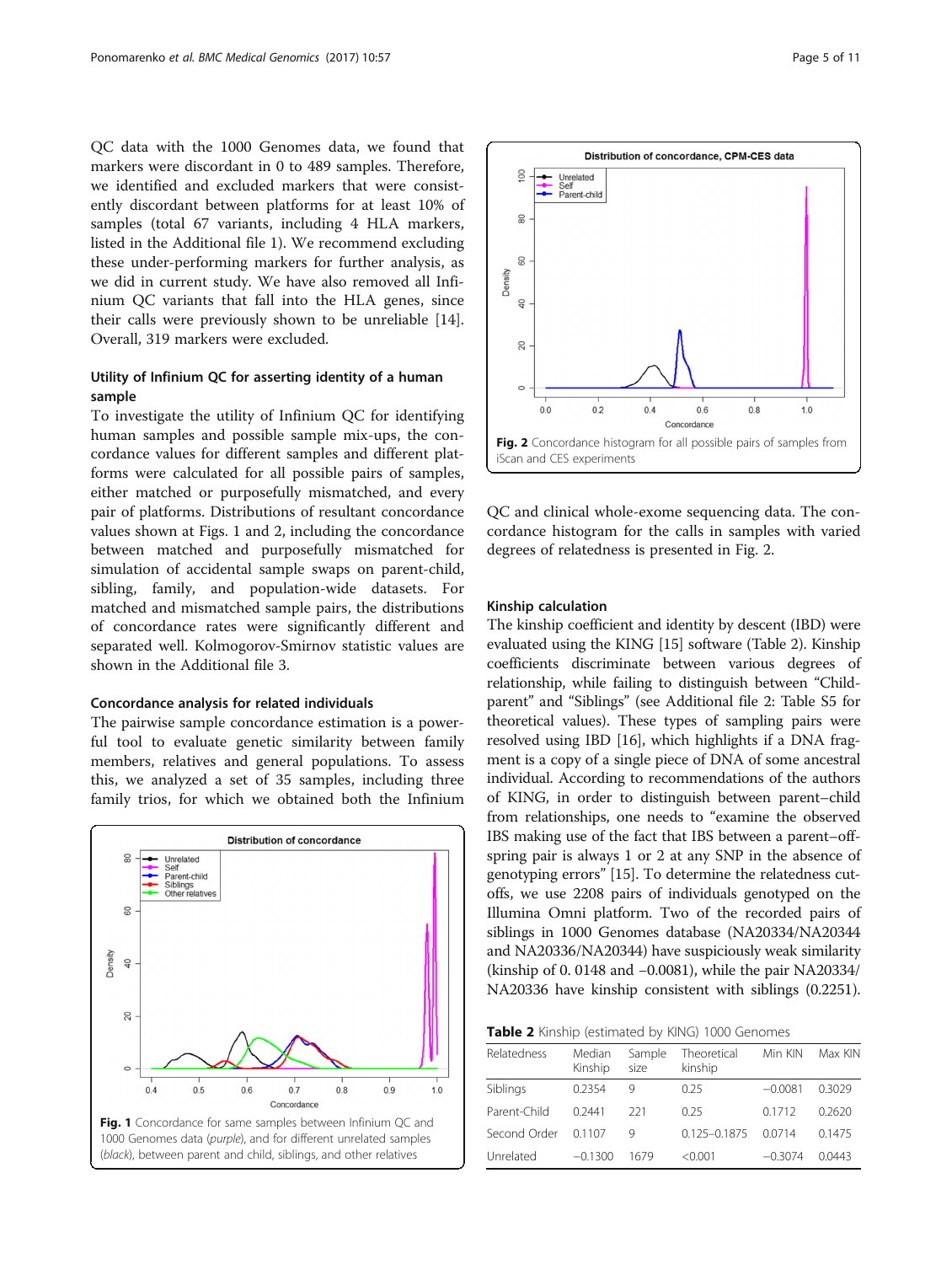See ([http://www.internationalgenome.org/data-portal/sam](http://www.internationalgenome.org/data-portal/sample/NA20344) [ple/NA20344](http://www.internationalgenome.org/data-portal/sample/NA20344)).

Experimentation with 1000 Genomes data prompts us to recommend utilization of Infinium QC chip for discerning the degree of relatedness between individuals within the study set. As the first step of stratification, kinship coefficients are calculated; as the "parent-child" and "siblings" subgroups are discriminated based on the joint assessment of kingship coefficient and IBD. IBS0 for the "Parent-child" ranges between 0 and 0.0157, median at 0.0008. IBS0 for the "Siblings" ranges between 0.0114 and 0.0215, median at 0.0167. Hence, there division between "Siblings" and "Parent-child" IBS0 is not a sharp one. More sensitive methods of relatedness analysis are being developed (see, for example Genetic Relationship and Fingerprinting (GRAF) tool [[17\]](#page-10-0)).

# Ethnicity prediction

SNP array data for populations sampled in this study was compared to the worldwide collection of populations based on Illumina's Geno 2.0130 K ancestryinformative markers (AIM) [[18\]](#page-10-0). Infinium QC includes a subset of these markers ( $N = 1897$ ). As it was demonstrated earlier [\[4\]](#page-9-0), when the number of AIMs used to determine admixture vectors is reduced to 500, the difference between the admixture vectors obtained from the complete set of AIMs and the reduced set does not exceed 6%, which is within the natural variation range of populations grouped by sub-continents.

We used admixture vectors obtained from running ADMIXTURE software in supervised mode with reference dataset from Elhaik et al. (2014) [\[4](#page-9-0)].

Next, we used GPS [[4\]](#page-9-0) and reAdmix [\[3](#page-9-0)] algorithms to infer provenance of the samples and to confirm their selfreported ethnic origin. For each tested individual, GPS algorithm determines its provenance - a location on a world map, where people with similar genotypes are likely to reside; GPS is not suitable for analysis of recently mixed individuals, for example, these with parents from two different ethnic groups. In such case, GPS reports high degree of uncertainty in prediction. To address this issue, reAdmix algorithm represents an admixed individual as a weighted sum of reference populations.

## GPS analysis

To validate Infinium QC as a genotyping method for deriving the provenance of the sample, we applied GPS to 645 individuals previously analyzed by the Geno 2.0 chip in frame of the National Genographic Project [\[4](#page-9-0), [18](#page-10-0)]. After extracting only SNPs overlapping in Geno 2.0 and Infinium QC (1897), the samples were analyzed using ADMIXTURE in the supervised mode for  $K = 9$ .

Depending on provenance of a particular sample, GPS accuracy varies as it primarily depends on the extent of

coverage of a particular geographical region and ethnic group in available databases. By limiting GPS algorithm to Infinium QC markers only, and utilizing leave-oneout approach, we showed that the LD chip based assessment of sample provenance worked predominantly at the subcontinental level. At the level of population, median accuracy of GPS-based provenance prediction was at 67%, and mean accuracy was at 63%. Among the groups with at least 10 samples per population, the highest accuracy (9 out of 10) was for inhabitants of the Vanuatu. This result is not surprising since it is a predominantly rural population confined to an archipelago. The only misclassified Vanuatu individual ended up in the related "Papua New Guinea, coastal" category. Another group with high prediction accuracy was Sardinian, with 12 correct population-level assignments out of 15, with three misclassified individuals being assigned to geographically proximal "Bulgarian", "Iberian" and "Lebanese" groups. As relatively isolated Sardinian population retained its genetic similarity to Neolithic farmers (such as Otzi) to substantially larger degree than other Europeans [\[19\]](#page-10-0), the high accuracy achieved for this group is not surprising as well. At the other end of the spectrum we observed Gujaratis, with only 1 out of 12 correct predictions. In this population, all incorrect predictions assigned to other Indian groups. It is important to note that National Geographic Reference population of Gujarati Indians was assembled from specimens collected in Houston, Texas, from individuals self-reported as Gujarati, and previously shown to be admixed [\[20](#page-10-0)]. Another group with poor inference of the provenance, the Bulgarians, with 1 out of 15 correct predictions, has been incorrectly scattered among geographically proximal "German", "Greek", "Ingush", "Italian", "Romanian", "Russian", and "Sardinian" groups. It should be noted that Bulgarian demonstrates the most significant admixture among Slavs in the South of Europe [[21\]](#page-10-0), and shows the highest diversity of haplogroups [[22\]](#page-10-0). Notably, "Bulgarian" provenance was difficult to discern even with the larger Geno 2.0 chip, with the accuracy of predictions reaching only 50% [[4\]](#page-9-0). Therefore, we conclude that even in the worst-case scenario with a majority of samples mis-assigned at population level, the Infinium QC chip successfully sorts out the provenance of the samples at subcontinental scale of super-populations. See supplement for details (Additional file [2](#page-9-0): Tables S6-S7 and Figures S2-S6, plots generated with the Plotly Online Chart Maker, [plot.ly\)](http://plot.ly).

Next, we obtained from Illumina Infinium QC genotyping data of 664 individuals that were also studied by the 1000 Genomes Project. Table [3](#page-6-0) shows is the description of ethnic composition of the samples in that dataset.

In this study set, we have approximately equal numbers of samples (80–90) of NE, SE, AFR, SEA, EAS origins,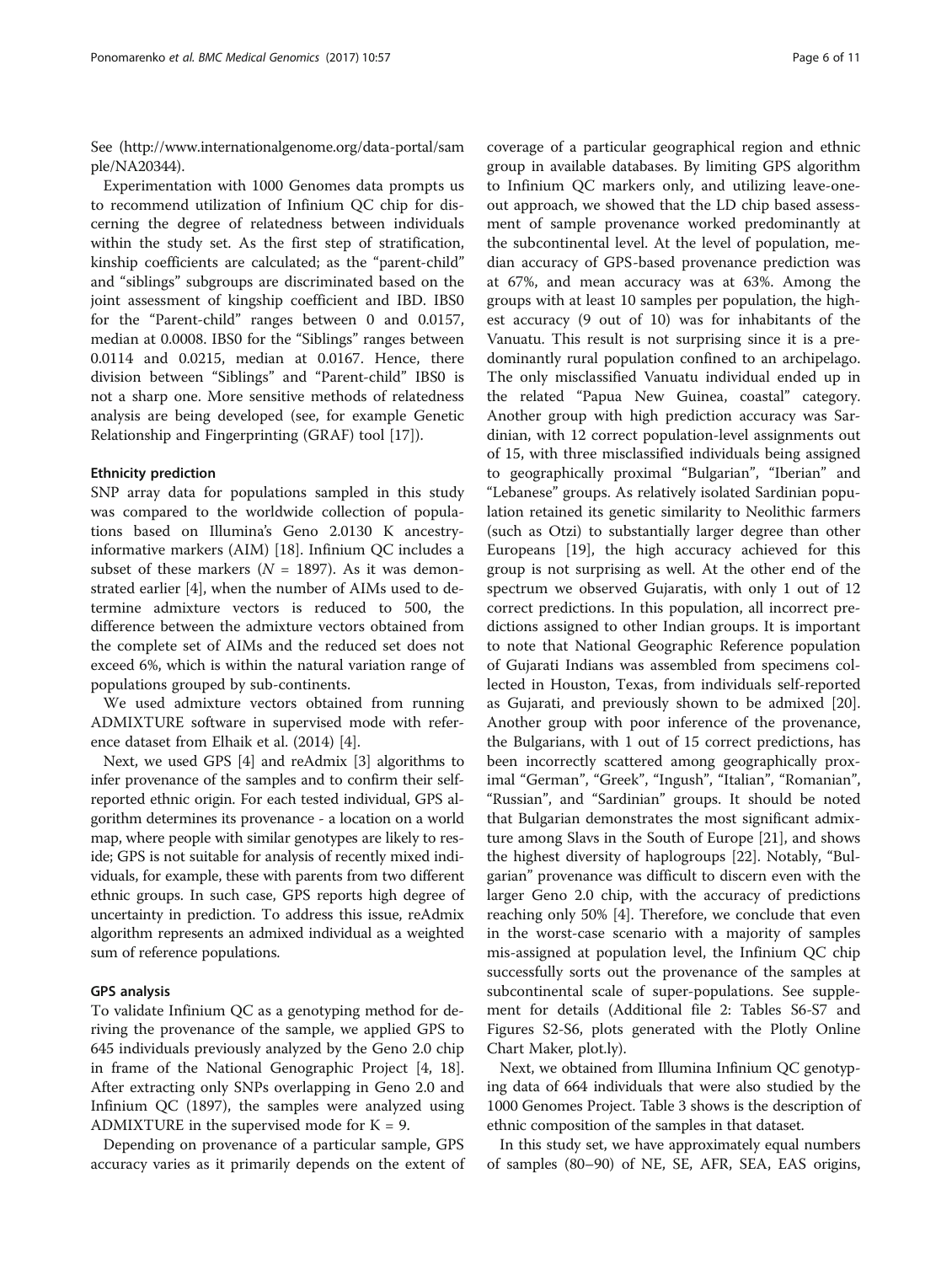| Population<br>code | Number of<br>samples | Population                                                  |
|--------------------|----------------------|-------------------------------------------------------------|
| ASW                | 90                   | Americans of African Ancestry in SW<br>USA                  |
| <b>CFU</b>         | 88                   | Utah Residents (CEPH) with Northern<br>and Western Ancestry |
| CHB                | 38                   | Han Chinese in Beijing, China                               |
| GIH                | 77                   | Gujarati Indian from Houston, Texas                         |
| <b>JPT</b>         | 45                   | Japanese in Tokyo, Japan                                    |
| MXI                | 82                   | Mexican Ancestry from Los Angeles,<br>USA                   |
| <b>PUR</b>         | 72                   | Puerto Ricans from Puerto Rico                              |
| <b>TSI</b>         | 83                   | Toscani in Italy                                            |
| YRI                | 88                   | Yoruba in Ibadan, Nigeria                                   |

<span id="page-6-0"></span>Table 3 Ethnic composition of the subset of the 1000 Genomes samples genotyped on the Infinium QC array

plus admixed populations of Africans, Mexicans and Puerto-Ricans. Importantly, in this study set, nonadmixed South American lineages were not represented. Among the Americans of African Ancestry in SW USA, 52% were mapped to Bermuda (where the ethnic mix resembles that of African Americans with 54% Black, 31% White, 8% Multiracial, 4% Asian, and 3% other); 41% was assigned to various countries in Africa, 6% to Puerto-Rico and one individual predicted to be East Greenlander. This individual, with reported ¾ African American grandparental ancestry, had non-African admixture vector, with predominant Native American component of 45%, followed by Northern European component of 24%. Ninety-seven percent of Utah resident samples ended up as mapped to various countries in Europe, with 74% mapped to Western and Northern Europe. Among the samples with self-reported Chinese origins, 55% got assigned as Chinese, and 45% as Japanese, while among the Japanese, 73% were identified as Japanese, and 27% as Chinese. This difference may be due to higher diversity of Chinese populations as compared to Japanese ones. Among the Gujarati Indian samples collected in Houston, Texas, 96% mapped to various locations in India and 4% to Pakistan. Among Mexicans, 67% of samples were mapped to Peru, 18% to Hidalgo Mexico, 10% to Puerto Rico and 4% to Mediterranean region. The latter observation is likely to reflect deficiency of the reference databases with respect to Mexicans, as well as the diversity and the admixture of Mexican population in Los Angeles. Among the Puerto Ricans, 43% were labeled as Puerto-Ricans, 15% as Africans, 7% as Bermudian, 1% as Peruvian, and the rest as Europeans. Italians (TSI) samples were predominantly mapped to Italy (46%), with 5% to Caucasus, 18% to other Mediterranean (Greece and Cyprus), and the rest to various countries in Europe. The LD chip correctly identified 94% of Yoruban samples, with 6% assigned to Kaokoveld Namibia.

From the two analyses presented above, we can conclude that Infinium QC chip is sufficient to provide continent-level resolution (Europe and Africa), while for some populations, such as Indians, it achieves the resolution at the sub-continental level. This is critically important for interpreting the likely pathogenicity of candidate variants as they may have different allele frequencies in different ethnic groups.

# reAdmix analysis

For each individual from the subset of 1000 Genomes database, we applied reAdmix algorithm, which represents a person as a weighted sum of modern populations represented as admixture vectors (Tables 4 and [5\)](#page-7-0). As expected, historically admixed populations, for example, Puerto-Ricans are represented by the largest number of populations (1.78, on average), with the respective value of the most significant population being the smallest (0.59).

# Mitochondrial haplogroup determination for the CES data

The Infinium QC array also includes 141 mitochondrial SNP markers. Comparing mitochondrial haplogroups and polymorphisms is an excellent way for determining sample identity and detecting sample mix-ups. Furthermore, mitochondrial haplogroup and polymorphisms are excellent fit for an inference of ethnic origins [\[23, 24](#page-10-0)]. We therefore assessed the ability of Infinium QC array to determine the mitochondrial haplogroup. In this analysis, we determined the haplogroups of 33 samples for which we generated both Infinium QC and clinical exome sequencing (CES) data. We ran HaploGrep 2 ([http://haplogre](http://haplogrep.uibk.ac.at)[p.uibk.ac.at\)](http://haplogrep.uibk.ac.at) [\[25\]](#page-10-0) on the Infinium QC data and compared the respective haplogroup assignments with the haplogroup calls made by Phy-Mer ([https://github.com/](https://github.com/MEEIBioinformaticsCenter/phy-mer) [MEEIBioinformaticsCenter/phy-mer\)](https://github.com/MEEIBioinformaticsCenter/phy-mer) [[26](#page-10-0)] using the CES data of very high-depth of mitochondrial genome coverage. Phy-Mer haplogroup calls made upon entire mtDNA sequence are accurate by definition, thus, providing for a gold standard. For each of the 33 samples, Phy-Mer determined highly specific haplogroups (Table [6](#page-7-0)). In contrast,

| Table 4 reAdmix assignments, average number of ethnicities |  |  |  |  |
|------------------------------------------------------------|--|--|--|--|
|------------------------------------------------------------|--|--|--|--|

| Population | Average number of<br>ethnic assignments<br>per individual | Weight of the most<br>significant ethnic<br>assignment |
|------------|-----------------------------------------------------------|--------------------------------------------------------|
| <b>PUR</b> | 1.78                                                      | 0.59                                                   |
| CFU        | 1.58                                                      | 0.67                                                   |
| <b>MXI</b> | 1.39                                                      | 0.65                                                   |
| <b>ASW</b> | 1.28                                                      | 0.76                                                   |
| <b>TSI</b> | 1.25                                                      | 0.74                                                   |
| GIH        | 1.18                                                      | 0.82                                                   |
| <b>CHB</b> | 1.13                                                      | 0.90                                                   |
| YRI        | 1.01                                                      | 0.99                                                   |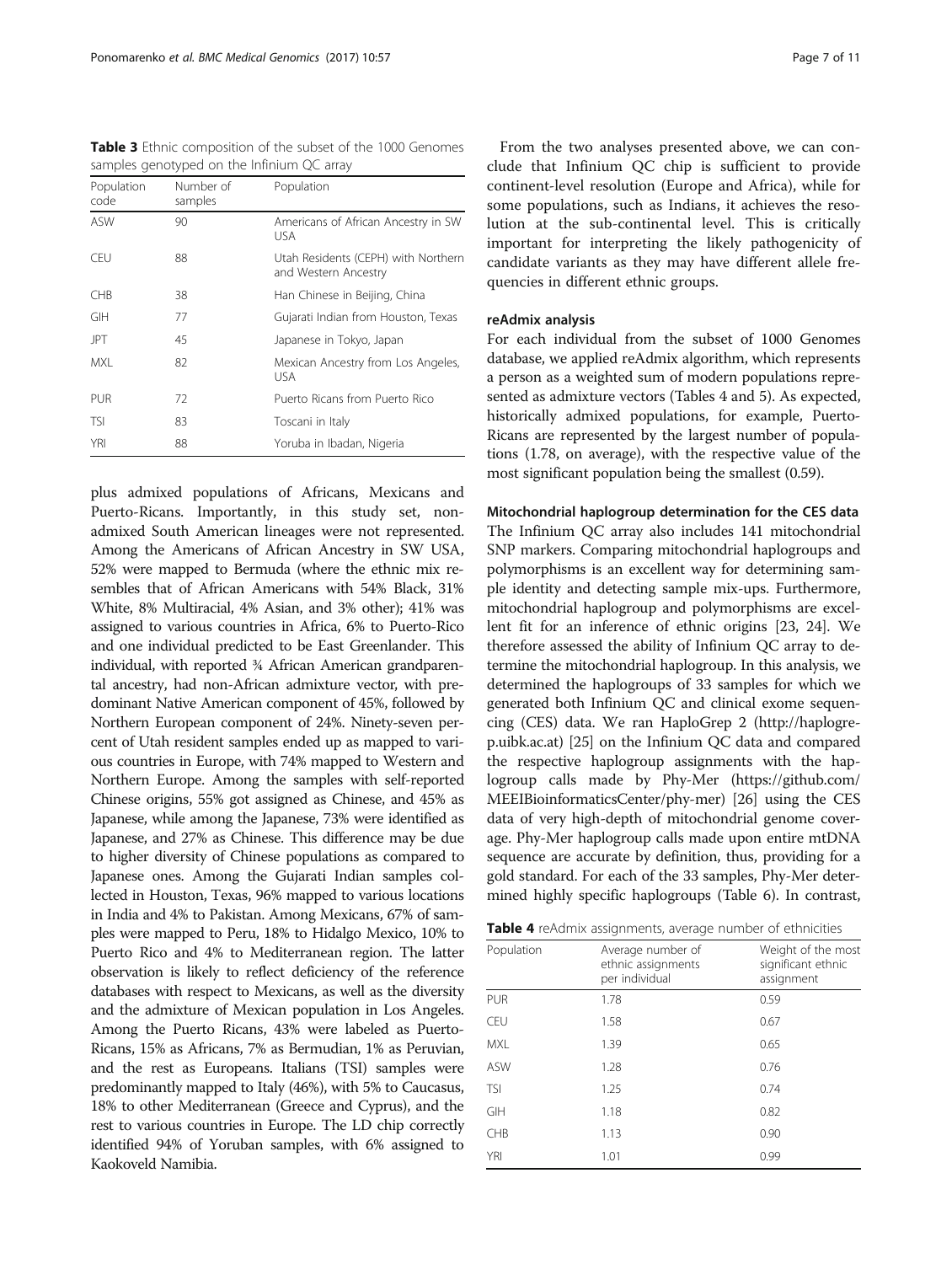haplogroup calls made by HaploGrep 2 using the 141 SNP markers lack specificity, with accuracies limited to the most general haplogroup branches.

# Comparison of self-reported ancestry and GPS-derived provenance in CES data

The Children's Hospital Los Angeles (CHLA) is located in a metropolitan region with very high ethnic diversity. Self-reported ethnicities are frequently wrong, rendering additional challenges for the proper interpretation of candidate variants in our Clinical Exome Sequencing test. An analysis of 24 CHLA samples with self-reported ancestry, which is a-priori assumed to be inaccurate, confirmed regional assignments of samples, with cautionary notes on sample ethnicity. In particular, one African American sample was identified as African (Kenya), one Armenian as Kuwaiti, a Chinese sample was mapped as Japanese,

and a Filipino as Vietnamese. Among 15 Hispanic patients of Mexican, mixed or unspecified origin, four were identified as Mexican, nine as Peruvian, one as Indian, and one as Abkhazian. One Caucasian sample was identified as Iberian, and three Indonesian specimens were identified as either Vietnamese ( $n = 2$ ) or Chinese  $(n = 1)$ . The only Korean patient was identified as Chinese. These results again highlighted the potential utility of the Infinium QC array in a molecular diagnostic laboratory.

CPM6 L2a1c L2and L2a1c5 CPM7 A5 A5a CPM8 N A2w1 CPM9 K K K1a4b1

| 1000       | Global                                                  | Number of<br>assignments |    | Total Fraction | (Phy-Mer) |                              |                               |  |  |
|------------|---------------------------------------------------------|--------------------------|----|----------------|-----------|------------------------------|-------------------------------|--|--|
| Genomes    |                                                         |                          |    |                | Sample ID | HaploGrep 2 (Human QC array) | Phy-Mer (CES data)            |  |  |
| ASW        | <b>AFRICA</b>                                           | 86                       | 90 | 0.955556       | CPM10     | C1d1                         | C1d1c1                        |  |  |
| ASW        | NATIVE AMERICAN                                         | 2                        | 90 | 0.022222       | CPM11     | HV                           | B4a1a1                        |  |  |
| ASW        | <b>EUROPE</b>                                           | 1                        | 90 | 0.011111       | CPM12     | Ν                            | A <sub>2</sub> w1             |  |  |
| ASW        | MIX AFRICAN/<br><b>EUROPEAN</b>                         | 1                        | 90 | 0.011111       | CPM13     | Н                            | H5a3b                         |  |  |
| CEU        | <b>EUROPE</b>                                           | 83                       | 88 | 0.943182       | CPM14     | Ν                            | A <sub>2</sub> d <sub>1</sub> |  |  |
| <b>CEU</b> | NORTH ASIA                                              | 3                        | 88 | 0.034091       | CPM15     | Ν                            | $A2-64$                       |  |  |
| <b>CEU</b> | NATIVE AMERICAN                                         | $\overline{2}$           | 88 | 0.022727       | CPM16     | N                            | W1                            |  |  |
| CHB        | <b>EAST ASIA</b>                                        | 68                       | 84 | 0.809524       | CPM17     | $\hbox{N}$                   | A2-64-@153                    |  |  |
| CHB        | <b>INDIA</b>                                            | 14                       | 84 | 0.166667       | CPM18     | C1b14                        | C1b14                         |  |  |
| CHB        | NORTH ASIA                                              | 2                        | 84 | 0.02381        | CPM19     | HV2                          | B4c1b2a2                      |  |  |
| GIH        | <b>INDIA</b>                                            | 77                       | 77 | $\mathbf{1}$   | NA12878   | H                            | H13a1a1a                      |  |  |
| MXL        | NATIVE AMERICAN                                         | 64                       | 82 | 0.780488       | CPM20     | N                            | A <sub>2</sub> r              |  |  |
| MXL        | <b>EUROPE</b>                                           | 9                        | 82 | 0.109756       | CPM21     | D4                           | D <sub>1</sub> h <sub>1</sub> |  |  |
| <b>MXL</b> | NORTH ASIA                                              | 6                        | 82 | 0.073171       | CPM22     | D <sub>4</sub>               | D1                            |  |  |
| <b>MXL</b> | <b>NEAR EAST</b>                                        | 3                        | 82 | 0.036585       | CPM23     | C1c                          | C1c                           |  |  |
| PUR        | <b>NEAR EAST</b>                                        | 17                       | 72 | 0.236111       | CPM24     | B <sub>2</sub>               | B <sub>2v</sub>               |  |  |
| PUR        | <b>EUROPE</b>                                           | 18                       | 72 | 0.25           | CPM25     | T.                           | T <sub>2</sub> b              |  |  |
| PUR        | NATIVE AMERICAN                                         | 12                       | 72 | 0.166667       | CPM26     | C                            | C1b7a                         |  |  |
| <b>PUR</b> | <b>AFRICA</b>                                           | 12                       | 72 | 0.166667       | CPM27     | Н                            | H48                           |  |  |
| PUR        | MIX AFRICAN/                                            | 9                        | 72 | 0.125          | CPM28     | Ν                            | A <sub>2</sub>                |  |  |
|            | <b>EUROPEAN</b>                                         |                          |    |                | CPM29     | М                            | M7c1a4a                       |  |  |
| PUR        | NORTH ASIA                                              | 3                        | 72 | 0.041667       | CPM30     | HV                           | R9b2                          |  |  |
| PUR        | <b>NEAR EAST</b>                                        | 1                        | 72 | 0.013889       | CPM31     | Μ                            | M7c1a4a                       |  |  |
| <b>TSI</b> | <b>EUROPE</b>                                           | 70                       | 83 | 0.843373       | CPM32     | C                            | C1d                           |  |  |
| <b>TSI</b> | <b>NEAR EAST</b>                                        | 13                       | 83 | 0.156627       | CPM33     | C                            | C1d                           |  |  |
| <b>YRI</b> | <b>AFRICA</b>                                           | 88                       | 88 | $\mathbf{1}$   | CPM34     | $\subset$                    | $C1d-194$                     |  |  |
|            |                                                         |                          |    |                | CPM36     | $\mathsf{N}$                 | A2                            |  |  |
|            | haplogroup calls made by HaploGrep 2 using the 141 SNP  |                          |    |                | CPM4      | L <sub>3</sub>               | L3b1a                         |  |  |
|            | markers lack specificity with accuracies limited to the |                          |    |                | CPM5      | D4j                          | D4j5                          |  |  |

<span id="page-7-0"></span>Table 5 reAdmix assignments, grouped by 1000 Genomes categories

Table 6 Haplogroups for 33 in-house samples using 143 markers from the Infinium QC array (HaploGrep 2) and all sequence data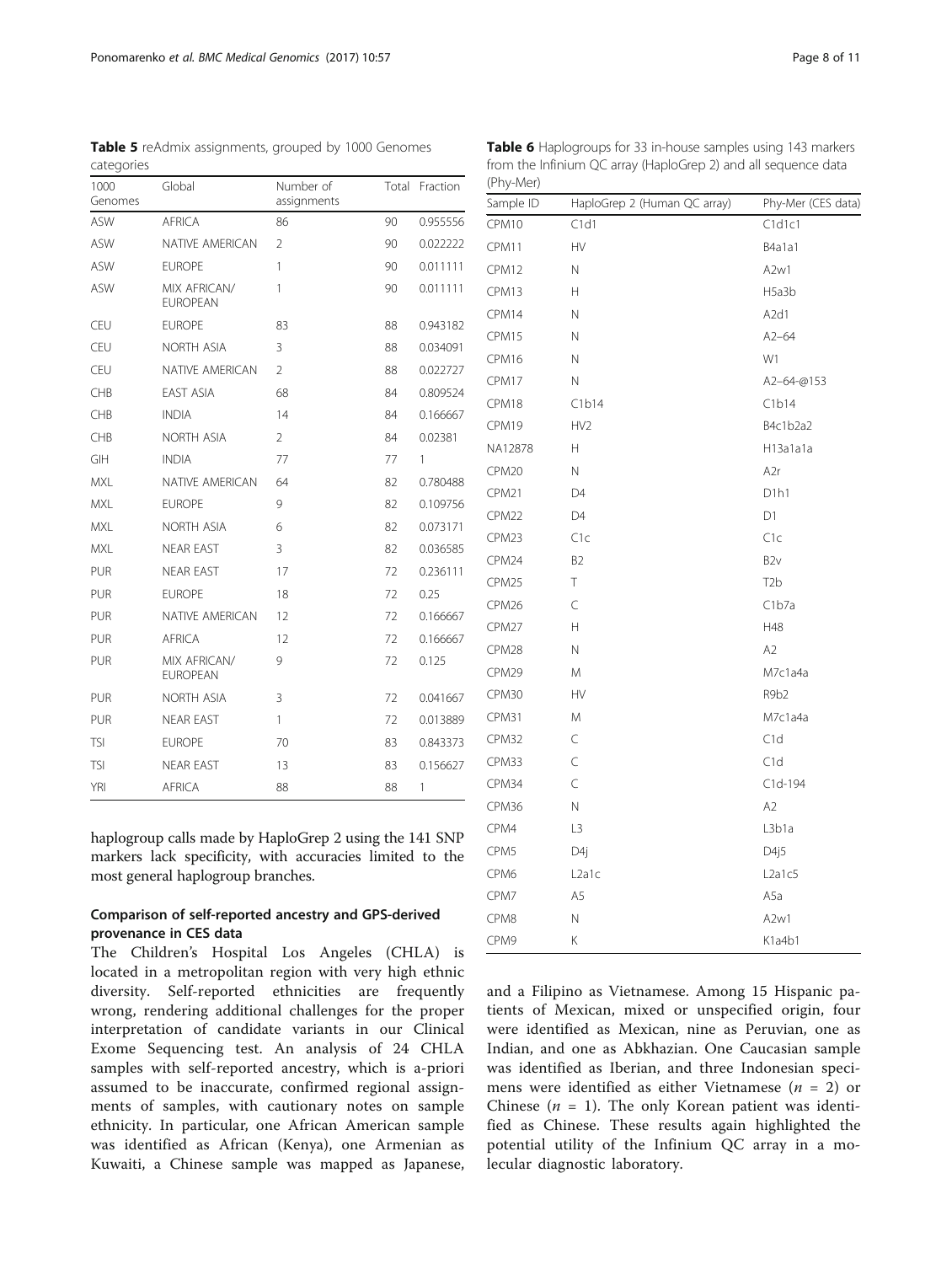# Predicted and self-reported gender

In 37 clinical samples that underwent Clinical Exome Sequencing test and had gender data available, the analysis with Infinium QC correctly matched the selfreported gender of all samples except one. The detailed examination of this specimen revealed a clerical error introduced during sample metadata processing, which serves as another great example of Infinium QC utility for detection and correction of errors with potentially deleterious or even disastrous effects on clinical decisions.

# Sample processing errors unearthed using Infinium QC array

In addition to the gender mix-up described above, in preparation of this manuscript, our pipeline was useful in identification of other errors that otherwise would be very difficult to discover. Comparing the Infinium QC data with the CES data set of one of the patients revealed the mismatch and the mix-up. Investigation of sample identities revealed that, in our own data processing system, the same identifier was erroneously assigned to two of the patients, one male and one female. This error was corrected later.

Second, we have identified a misprint in the "Siblings" column in the 1000 Genomes pedigree file [\(ftp://](ftp://ftp.1000genomes.ebi.ac.uk/vol1/ftp/technical/working/20130606_sample_info/20130606_g1k.ped) [ftp.1000genomes.ebi.ac.uk/vol1/ftp/technical/working/201](ftp://ftp.1000genomes.ebi.ac.uk/vol1/ftp/technical/working/20130606_sample_info/20130606_g1k.ped) [30606\\_sample\\_info/20130606\\_g1k.ped](ftp://ftp.1000genomes.ebi.ac.uk/vol1/ftp/technical/working/20130606_sample_info/20130606_g1k.ped)). In the last row of the Table 7, NA20336 sibling should actually be NA20334, as verified by concordance analysis and kinship coefficient calculations later.

# **Discussion**

Genotyping is the process of determining the set of gene variants – the genotype – present in individual genomes by examining certain nucleotide positions within the sequence of their DNA. Low-density (LD) genotyping arrays already proven a cost-effective solution for a variety of applications, for example, in whole-genome based prediction of traits in agriculturally important animals and plants [\[27](#page-10-0)–[30\]](#page-10-0). In particular, the Illumina BovineLD BeadChip, covering as little as 6909 variants, have found its use in dairy and beef breeds by providing accurate imputation of genotypes previously discerned by higher density arrays. This chip has dramatically lowered the cost of implementing genomic selection in cattle [\[30](#page-10-0)].

However, no low-density chip has been yet available for human research. Here we present the results of an evaluation of the performance of the first human LD genotyping array, Illumina's Infinium QC Array-24 BeadChip (Infinium QC) and its validation as an aid for the quality control (QC) in a variety of experimental and clinical settings. Due to rapidly increasing turnover of processed samples, the cost-efficiency of QC procedures is essential for the standardization and simplification of NGS workflows. In this study, the need for performance evaluations of the Infinium QC arrays was driven primarily by growing demands of a molecular diagnostic laboratory.

Here we focused on ethnicity determination, sample identity, sample-specific variant call accuracy, sample relatedness, and gender determination, with a specific emphasis on ethnicity determination. Accurate determination of ethnicity in the context of genetic diagnosis is of particular importance. Under-appreciation of genetic diversity in the individuals of African ancestry, for example, has led to a significant number of cases of genetic misdiagnosis [[31\]](#page-10-0).

Recently, the lack of the knowledge of genetic diversity in different populations or ethnic groups got addressed by the release large, comprehensive reference databases such as ExAC [\[32](#page-10-0)], which provides accurate estimates of allele frequencies in a number of ethnic groups or populations. For individual patients, clinical determination of the pathogenicity of a variant critically depends on precision of ethnicity calls. In many cases, self-reported ethnicity labels are not reliable. A combination of Infinium QC with the GPS and reAdmix algorithms for ethnicity determination provided necessary reliability for pathogenicity calling in the Clinical Exome Sequencing Moreover, simultaneously acquired sample-level QC measures allowed us to control for variant call accuracy, potential sample mix-ups, possible gender mixups, and sample relatedness.

Notably, here we did not assess the performance of this array in non-QC applications, which rely upon the SNP markers in ADME, blood group, fingerprint, linkage, and extended MHC categories. The utility of the Infinium QC array, therefore, is potentially much wider

**Table 7** 1000 Genomes records showing error in the database

| Family<br>ID | Individual<br>ID | Paternal<br>ID | Maternal<br>ID   |  |            | Gender Phenotype Population Relationship Siblings |                 | Second<br>Order | Third<br>Order | Other<br>Comments |
|--------------|------------------|----------------|------------------|--|------------|---------------------------------------------------|-----------------|-----------------|----------------|-------------------|
| 2484         | NA20334          | $\Omega$       |                  |  | <b>ASW</b> | mother                                            | NA20336 NA20337 |                 |                |                   |
| 2484         | NA20335          | $\Omega$       | NA20334          |  | <b>ASW</b> | child                                             |                 | NA20336         |                |                   |
| 2484a        | NA20355          | $\Omega$       | $\left( \right)$ |  | <b>ASW</b> | unrel                                             |                 |                 |                |                   |
| 2485         | NA20336          | $\Omega$       | 0                |  | ASW        | mother                                            |                 | NA20344 NA20335 | 0              |                   |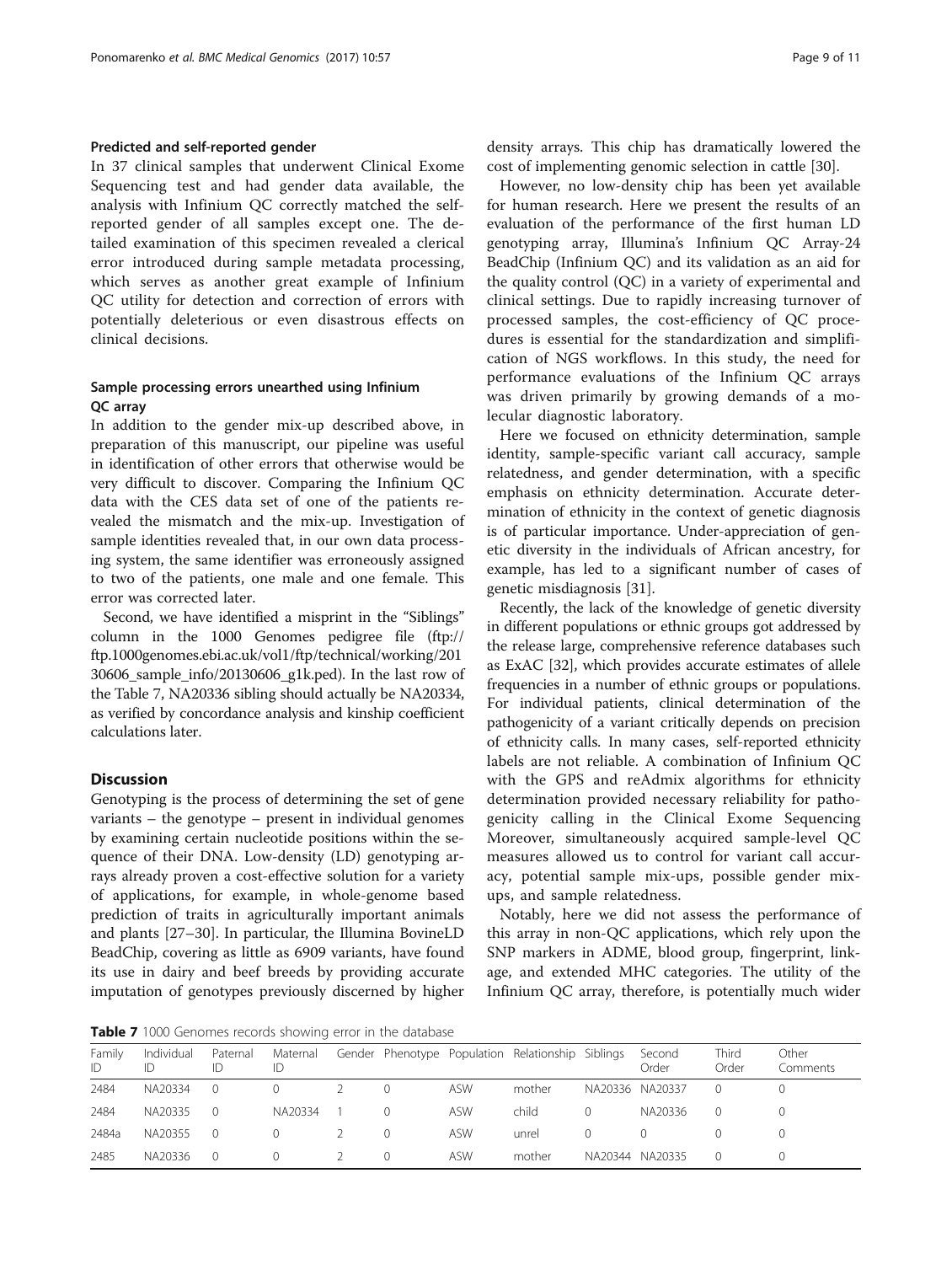<span id="page-9-0"></span>than the QC. The ADME marker category is especially interesting, as may serve as a basis for subsequent development of cost-effective pharmacogenomics platform.

The Infinium QC array, on the other hand, would clearly benefit from further improvements of its content. In particular, our analysis revealed that the 141 mitochondrial markers on the array are far from being adequate for accurate determination of the mitochondrial haplogroups. Adding a limited number of haplogroup-defining SNPs [\(http://](http://phylotree.org) [phylotree.org](http://phylotree.org)) may dramatically improve its performance. Additionally, we identified a number of under-performing SNP markers, which are the candidates for replacement.

# Conclusions

In conclusion, systematic evaluation of the performance of the low-density Infinium QC chip, which contains close to 16 K of SNP markers, indicated that low-density chips are suitable cost-effective alternative to highdensity arrays for sample level variant calling clinical data QC. Infinium QC chip allows ethnicity determination on a subcontinental scale and is useful for establishing the sample identity as well as for gender and relatedness determination. To increase overall quality of analysis, we recommend removal of a subset of consistently under-performing variants. To expand utility of this low-density chip even further, we recommend an expansion of ADME and mitochondrial haplogroup markers. Inexpensive Infinium-like low-density human chips have a potential to become Swiss army knife type of genotyping assays suitable for many applications, requiring high-throughput assays.

# Additional files

[Additional file 1:](dx.doi.org/10.1186/s12920-017-0297-7) "List of excluded markers". Collection of consistently underperforming markers recommended for removal (TXT 4 kb)

[Additional file 2:](dx.doi.org/10.1186/s12920-017-0297-7) "Additional figures and tables". This file contains detailed description of Human QC markers, theoretical values of kinship coefficient between related individuals, and details of ethnicity determination analysis using GPS and reAdmix tools, including continent-specific tables and figures (DOCX 2640 kb)

[Additional file 3:](dx.doi.org/10.1186/s12920-017-0297-7) "Statistic for sample pairs". Kolmogorov-Smirnov statistic for matched and mismatched sample pairs, the distributions of concordance rates (TXT 7 kb)

## Abbreviations

ASW: Americans of African Ancestry in SW USA; CES: Clinical exome sequencing; CEU: Utah Residents with Northern and Western Ancestry; CHB: Han Chinese in Beijing, China; GIH: Gujarati Indian from Houston, Texas; JPT: Japanese in Tokyo, Japan; MXL: Mexican Ancestry from Los Angeles, USA; NGS: Next generation sequencing; PUR: Puerto Ricans from Puerto Rico; SNP: Single nucleotide polymorphism; TSI: Toscani in Italy; YRI: Yoruba in Ibadan, Nigeria

## Acknowledgements

We thank Dr. Alexander Judkins and Dr. Jaclyn Biegel for their support of this study. We are also grateful to other members of the Center for Personalized Medicine at Children's Hospital Los Angeles for their continuous help during the study. In particular, we would like to thank Cindy Fong, Dr. Dejerianne

Ostrow and Hazel Lim for generating the Infinium QC data of 48 patients. Dr. Jonathan Buckley, Moiz Bootwalla and other members of the bioinformatics group for helpful discussions. We thank Martin Triska for conducting ancestry prediction and Dr. Petr Triska for generating figures for the paper. We would also like to thank Jason Downing, Luana McAuliffe, and John Picuri from Illumina for guidance on data analysis and interpretation.

## Funding

TT and PP were supported by the NSF Division of Environmental Biology (1456634) and NSF STTR (1622840) awards. The funders were not involved in the design of the study and collection, analysis, and interpretation of data and in writing of the manuscript.

#### Availability of data and materials

The data that support the findings of this study are available from Illumina, Inc. and 1000 Genomes project, as described in Materials and Methods section. Data are also available from the authors upon reasonable request.

#### Authors' contributions

XG and TT designed the study, TT, PP, AR performed the computations. AB, PP, AR and DM helped with data interpretation and manuscript preparation. All authors read and approved the final manuscript.

## Ethics approval and consent to participate

The samples used in this study were de-identified DNA samples from CHLA patients; 33 of the samples were used for validation of our Clinical Exome Sequencing (CES) test. They are stored at the CHLA Pediatric Research Biorepository, which has granted the institutional waiver of consent for research purposes. Furthermore, the patients have granted us the permission to share their anonymized data using the patient consent form.

## Consent for publication

Patients have granted us the permission to share their anonymized data using the patient consent form.

## Competing interests

The authors declare that they have no competing interests.

## Publisher's Note

Springer Nature remains neutral with regard to jurisdictional claims in published maps and institutional affiliations.

## Author details

<sup>1</sup>Department of Biology, University of La Verne, La Verne, CA, USA. <sup>2</sup>Center for Personalized Medicine, Department of Pathology and Laboratory Medicine, Children's Hospital Los Angeles, Los Angeles, CA, USA. <sup>3</sup>School of Systems Biology, George Mason University, Fairfax, VA, USA. <sup>4</sup>Research Center for Medical Genetics, Moscow, Russia. <sup>5</sup>Atlas Biomed Group, Moscow, Russia.<br><sup>6</sup>Dopartment of Pathology and Laboratory Medicine. USC Kock School of <sup>6</sup>Department of Pathology and Laboratory Medicine, USC Keck School of Medicine, Los Angeles, CA, USA.

# Received: 17 February 2017 Accepted: 2 October 2017 Published online: 06 October 2017

## References

- 1. Rehm HL, Bale SJ, Bayrak-Toydemir P, Berg JS, Brown KK, Deignan JL, Friez MJ, Funke BH, Hegde MR, Lyon E, et al. ACMG clinical laboratory standards for next-generation sequencing. Genet Med. 2013;15(9):733–47.
- 2. Genomes Project C, Auton A, Brooks LD, Durbin RM, Garrison EP, Kang HM, Korbel JO, Marchini JL, McCarthy S, McVean GA, et al. A global reference for human genetic variation. Nature. 2015;526(7571):68–74.
- Kozlov K, Chebotarev D, Hassan M, Triska M, Triska P, Flegontov P, Tatarinova TV: Differential Evolution approach to detect recent admixture. BMC Genomics 2015, 16 Suppl 8:S9.
- 4. Elhaik E, Tatarinova T, Chebotarev D, Piras IS, Maria Calò C, De Montis A, Atzori M, Marini M, Tofanelli S, Francalacci P, et al. Geographic population structure analysis of worldwide human populations infers their biogeographical origins. Nat Commun. 2014;5:3513.
- 5. Alexander DH, Lange K. Admixture C. BM: Enhancements to the for Individual Ancestry Estimation. BMC Bioinformatics. 2011;12:246. 1 SRC - GoogleScholar